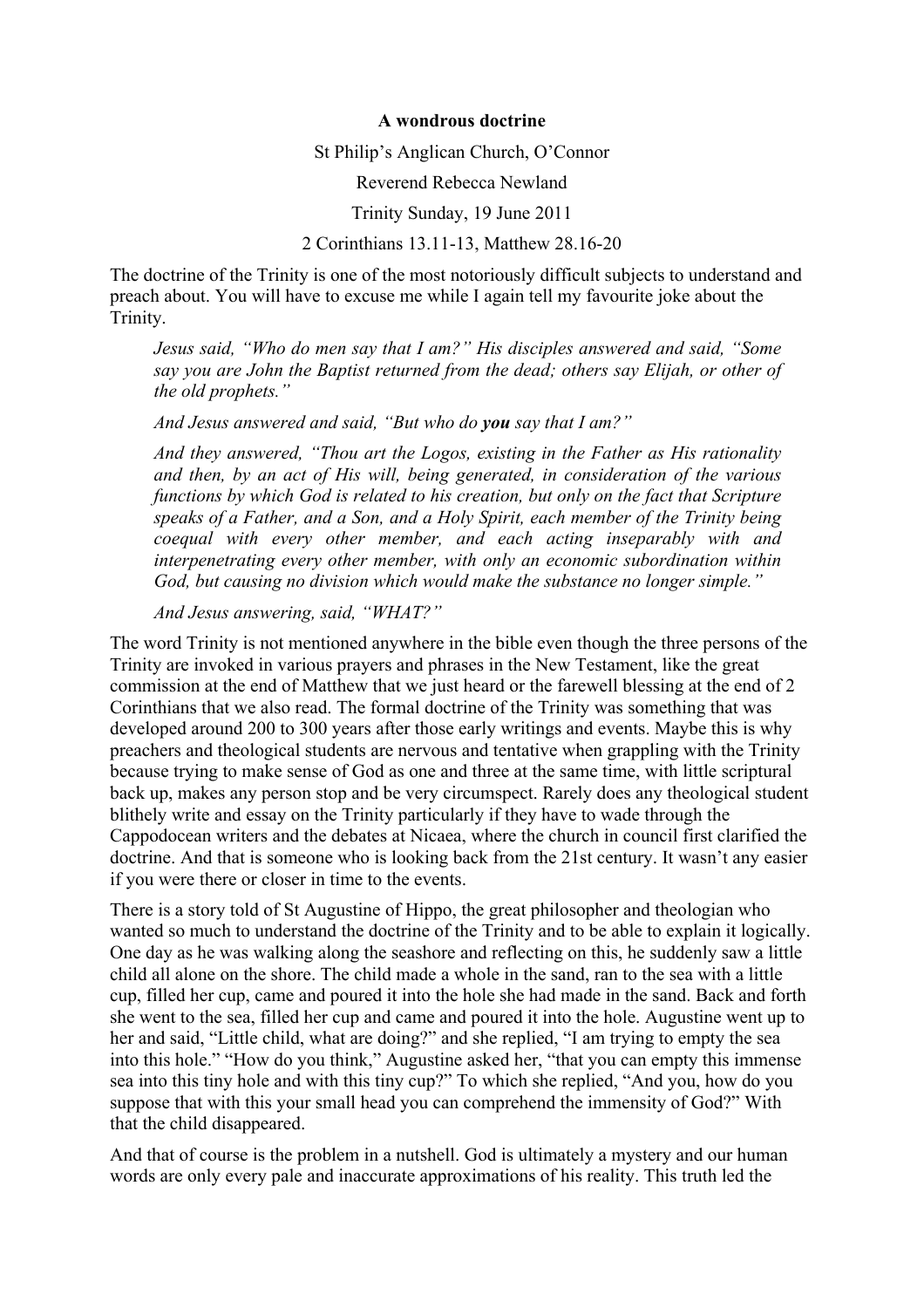anonymous writer of that famous medieval classic, the Cloud of Unknowing, to direct his or her readers to give up trying to understand God through knowledge and intellect. Instead, the only way to know God was through love and loving God.

In fact you can now close your eyes and ears and spend the next 10 minutes praising and loving God and you will get more out this sermon than if you pay careful attention to what I am saying. Indeed, if you remember just one thing from this sermon, remember that message about knowing God by loving God. But for those that have to decided to keep listening through politeness, curiosity or just maybe because I might say something that the Spirit can use in your life, I want to give you some background to the doctrine of the Trinity and why this notion of God is so profoundly important.

It all comes down to world views or a better name is perhaps cosmology. This is the way we understand our place in the universe and the relationship to things around us. Our worldview is not only an idea, it will inform all our thinking and actions. To give you a couple of examples: A dominant worldview in our culture is materialism, which says that there is nothing in the universe but matter and that we basically originated by chance through the physical processes of evolution.

A contrasting worldview would be the traditional Aboriginal culture that has quite a different perspective. They believe their beginnings were formed in 'the dreaming' when ancestral beings created the physical landscape which then embodied their spirit and power. People are part of the land and the land part of the people.

Back when the doctrine of the Trinity was developed, the dominant worldview was paganism with a smattering of platonic philosophy and Hebrew theology thrown in.

This cosmology had a view time as circular where behind the tales of heroes and the rise and fall of city empires lay a vast mythic prehistory. There was no sense of the future as a realm of unrealized possibilities. The natural world was part of a great hierarchy of powers with the most powerful God at the top and then a cascading world of elemental spirits, genii, daemons, gods and goddesses and occult powers all of which had to be invoked, supplicated and appeased. The most powerful God at the top did not come into contact with lesser mortals or matter and was fixed at the pinnacle, limited and bound by his own transcendence. It was an extremely hierarchical system and very determined. One it's most telling features was the presence of the Fates: these were three goddesses who spent their time weaving a rug where all the affairs of men and gods appear. There is nothing that can be done to alter this rug, even the gods were powerless to do so. In the end this worldview is a very complex and beautiful but a very bleak system. David Bentley Hart an orthodox theologian, an expert on the era, says it was imbued with deep sadness.

I've spent a bit of time trying to give you an overview of this worldview because with it we can then begin to see what an amazing feat the understanding of the Trinity was and how it presents a completely different worldview, one that we still have trouble grasping. For the idea of the Trinity grew out of the clash between the old pagan worldview and the new experience of the early Christian community. This community had had a powerful experience of the risen Lord and his Spirit. They had a profound sense of salvation and hope amidst oppression and fatalism. How then could they reconcile the two world views? Some of the early writers, and Arius is one of them, he of the very famous Arian controversy, said that it was impossible for the great God to become human and that Jesus was simply a lesser divine being, an intermediary if you like. We might think this idea was a very small matter but it completely destabilized the ancient world such that the emperor Constantine called a council, the Council of Nicaea, to get the issue sorted out.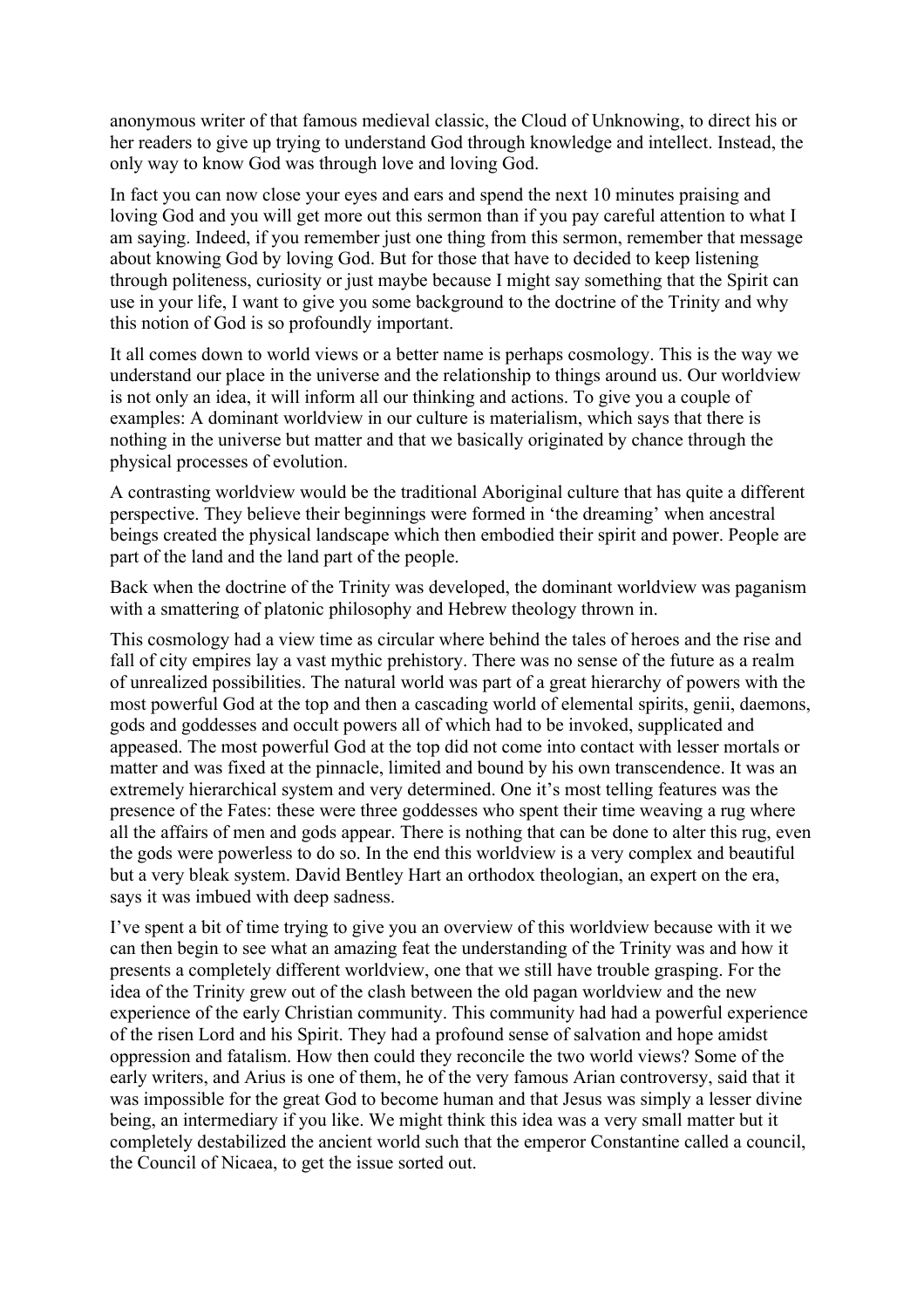Theologians, bishops and rulers gathered to grapple with the debate of the age and out of this meeting we have the Nicene Creed, which we say every Sunday.

Instead of proposing a hierarchical world made up of an inaccessible god and numerous other capricious spiritual powers and a human existence that was bound by fate, the doctrine of the Trinity taught that God was a relationship of love between three equal parts. It was creative love, beloved and lover, who became incarnate, became fully human, to show humanity and creation the way to fullness of life, a better future than the one the believed they were bound in. Salvation was nothing less then a real and living union between God and his creatures. As I have said in other sermons, God became us, that we might be one with God. As Hart puts it:

"Christ is one divine person who perfectly possesses everything proper to God and everything proper to humanity without robbing either of it's integrity and who therefore makes it possible for every human being to become a partaker of the divine nature without therefore ceasing to be human".

Now my theological language might be a bit thick and dense and unhelpful, a bit like that joke at the beginning. If you want to read a very simple book about the nature of the Trinity then read The Shack. You might have heard about it. It is the story of a man who loses his little daughter in the most frightful and tragic of circumstances, has a crisis of faith but then encounters the three persons of the Trinity in a shack in the woods. God the father is presented as an African American mother figure, Jesus is a very Arab looking carpenter and the Holy Spirit is a nymph like woman. A word of warning though, it is schmaltzy and I think badly written but it is an easy read and does have some very interesting and compelling thoughts on the Trinity, one of which is the very egalitarian and non—hierarchical nature of a world—view based on the Trinity.

For the doctrine of the Trinity is in fact a complete worldview. However it invites us into a very strange place for we are beings that construct hierarchical systems of power and authority. In our workplaces, families and churches, power and authority play out their roles for good or bad. We are beings that live disconnected from the world around us, out of touch with nature and the rhythm of the cycles of growth and decay. We are beings who are disconnected from each other as we rush from meeting to meeting, school to office and home again.

In the face of this disconnection the Trinity is all about relationship and connection and I think if we really inhabited and integrated the worldview the Trinity encapsulates it would transform our lives. For it is a view that says matter and the world is good and beautiful and true, that human beings have the seeds of goodness within them. It says that creation is the 'very theatre of divine action'. It says that creation is not only good, it is worth God sacrificing himself to save. It says that love is powerful, creative and sustaining and that we can be part of a change in our future. We are not bound by chance or fate and nature is not defective and tragically separated from the wellspring of being and truth. It says that God is with us, around us and part of our existence, and that if live in this realm then peace and justice will flourish. It tells us that we have a part to play in the great story of creation and that our human and earth well being depends not only on God but on each one of us.

One of my favourite metaphors for God the Trinity and us, as we are caught up in this picture is music. Each note, each nuance of a piece of music is important. From the most infinitesimal note on the oboe to the soaring crescendo of the tenor, each part matters and makes the whole complete. Each part must play its role for the whole piece to have integrity. The Trinity, like a piece of music, is not a hierarchical system but one that calls us into interdependence with each other. It puts God as close to us as we are to ourselves, and not on some lofty, inaccessible pinnacle.